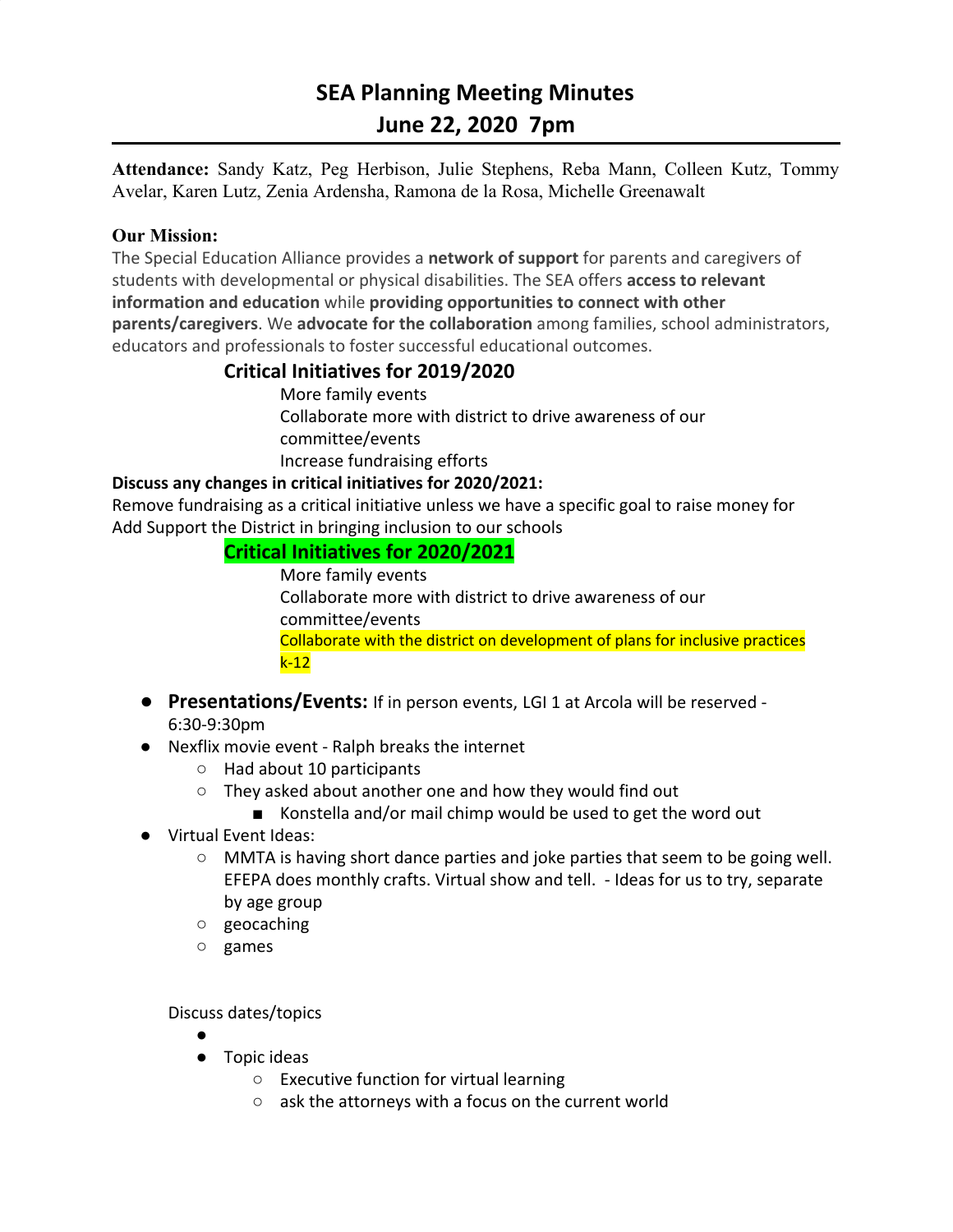- how to include our kids in a virtual world
- Executive function topic for the kids to learn about it
- Meet and Greet (parent social)
- Possible dates: third Thursdays: 10/15, 11/19, 1/21, 2/18, 3/18, 4/15, 5/20
- Virtual vs. in person or some hybrid- Zoom or Facebook live
- Previous presentations that were cancelled will try to reschedule for the following dates

**10/15- Inclusion for K-12 and Beyond** - Ann Marie Licata, Ph.D., Director, PA Inclusive Higher Education Consortium - Ramona

Ramona will get markers and giant post it notes Ask for presentation to send out to attendees ahead of time Need an easel for the presenter - ask Sophie at Arcola [snoblit@methacton.or](mailto:snoblit@methacton.org)g

- **11/19- Empowering U/Pillars of Light and Love-** Kathy Opperman- Jodi
	- Panel of a parent/nurse of a nonverbal special needs child, an emotional support teacher at PV school, and Kathy who teaches stress management
	- Topic ideas:
		- How to manage stress of everyday needs, appointments, etc for special needs child
		- How to find time for oneself and the importance of it
		- How to not feel isolated from others… especially those with neuro-typical children
		- Worrying about your child's future
		- Balance work and child's needs
		- Stress on a marriage
		- How to not to be overwhelmed with all the decisions and second guessing the ones you have made
		- How parents can help a child with anxiety
			- homework, demands of school, lack of friends, lack of social skills
		- How to help your child not feel isolated
		- Self esteem
	- Offers programs to lower stress , improve coping skills, and build resilience
	- Goal is to educate youth and adults to reduce stress, strengthen self-esteem, overcome anxiety, build confidence, achieve effective coping, positive communication skills, and healthy relationships.
- **● Budget:** Michelle
	- Budget: \$2515.43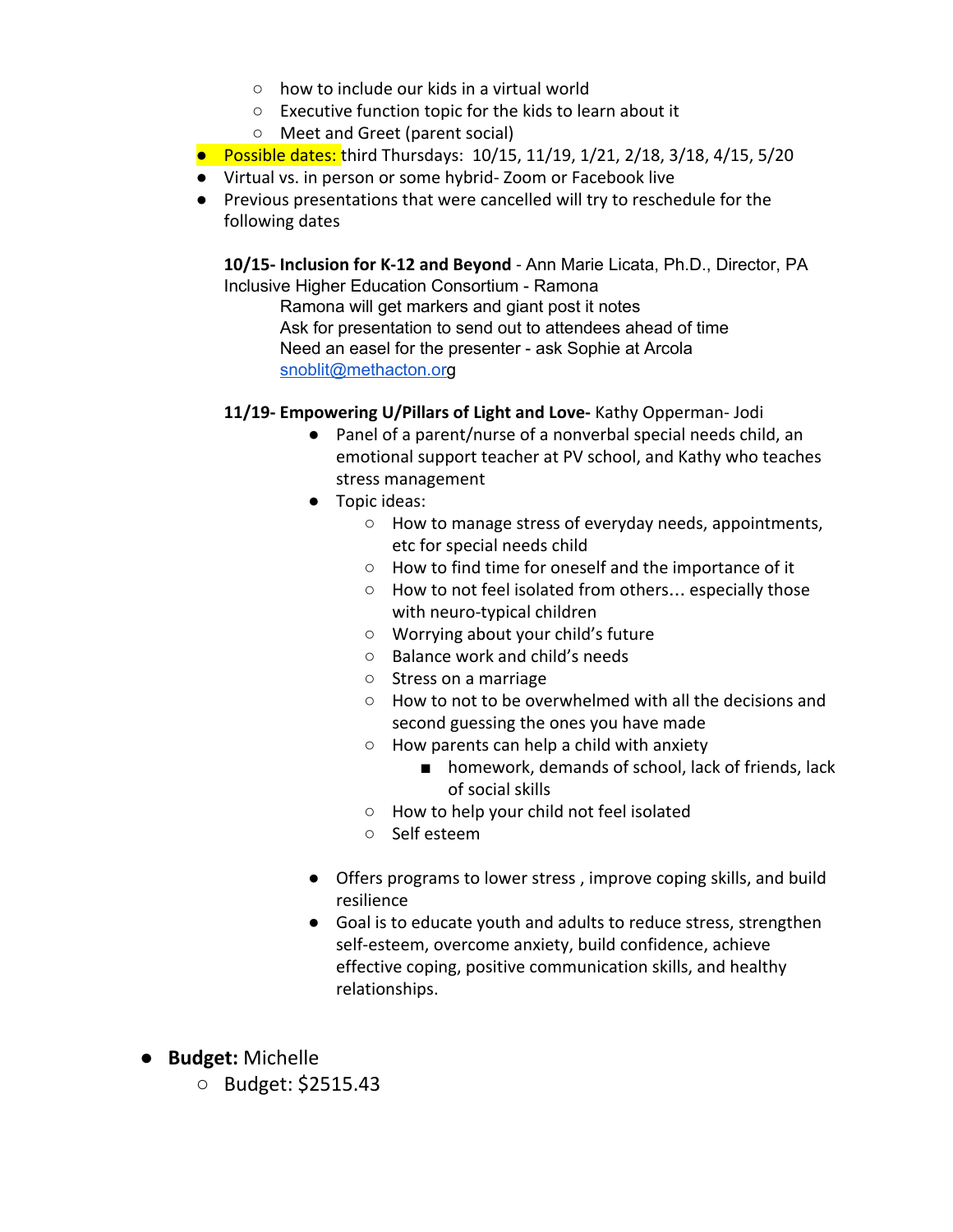- We will maintain our own spreadsheets so we know how much we have and spent
- Thoughts on how to spend it:
	- use for speakers
		- possibly ask MEF to help fund a bigger speaker
	- socials events
	- possibly allocate a % by critical initiatives

## **● Fundraisers: Karen/Colleen**

- **○ New ideas:**
	- clothing collection- Colleen
	- Fruit sale at holidays
	- Corropolese dine and donate Peg will check on how successful it was
	- Design a t-shirt or other items and sell them- kids submit art to use - maybe do a mosaic of all of the art submitted
	- Talk to Amy Smith for ideas
- Reading Phillies purchase a book of 6 tickets for \$39 and can use at any game
	- can pay by paypal or on baseballtown.com

# **● Updates:**

- **1. Inclusion - SEA** met via Zoom with Dr. Zerbe, Dr. Angstadt, Dr. Mangano and special ed supervisors on June 4. The administrators shared data and information around the roll out inclusion committees throughout the district. The administrators requested our feedback and will continue to look to us to provide input as they move forward. We expressed the need for an outside consultant to provide professional development to our educators to assist in including our children. The administrators have committed to putting a timeline together for their continued work around inclusive practices. IEP teams should discuss changes to teachers or classrooms like the communication class with parents in the confines of the IEP process to determine the appropriate supports and services to include our children. Additional concerns raised tonight around students that are non-verbal and not able to engage in a virtual (Zoom) platform academically or socially; isolation was detrimental to students. Action: Discuss these concerns with administration
- **2. Unified Sports update: Karen**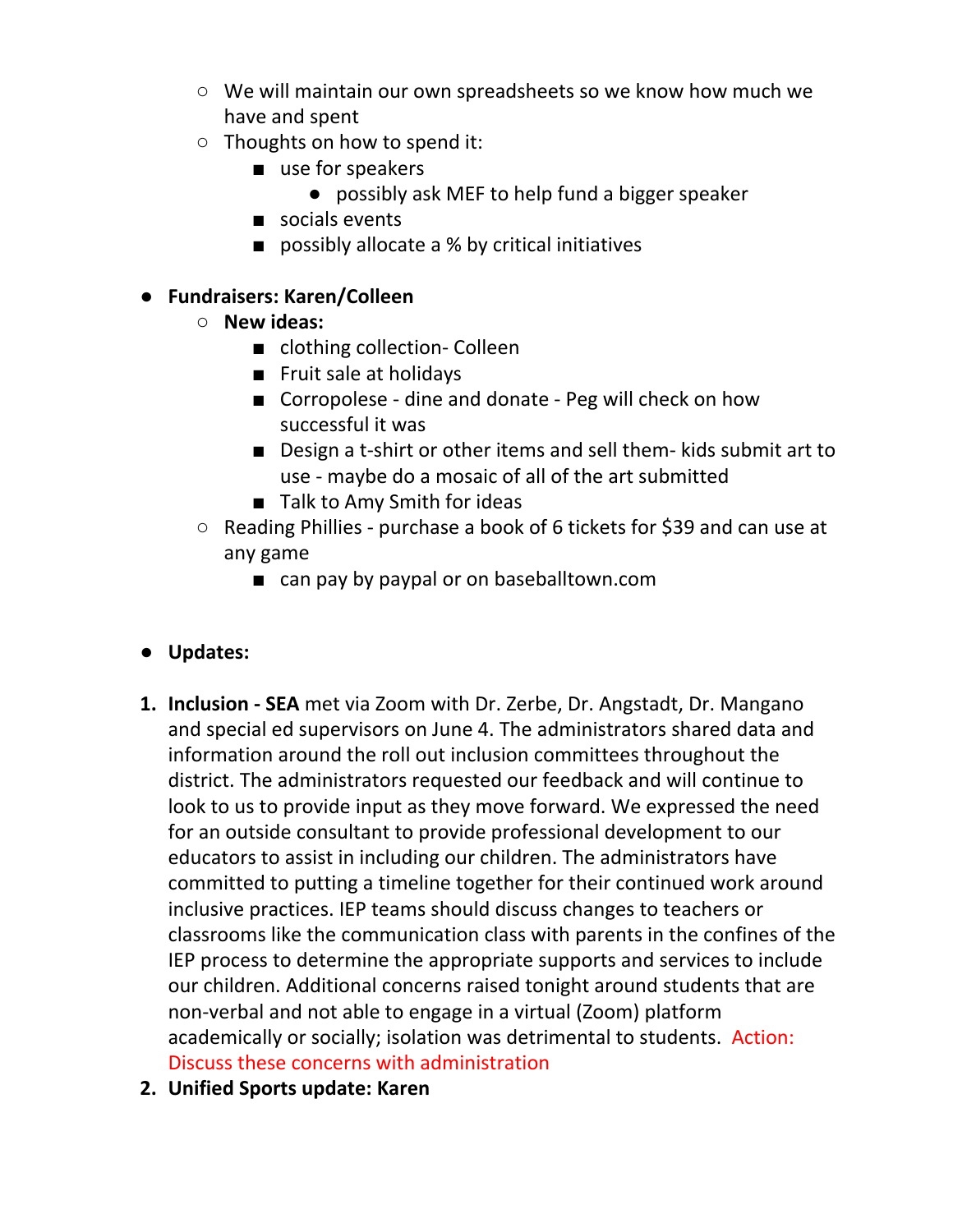- a. Possibly order a tent and banner for Unified Sports from SEA
- b. Will bocci be added?
- c. Plans for launch of Track & Field Spring 2021

### **3. Best Buddies communication: Karen**

- a. Communication is confusing. Can join Remind as the parent and as the child separately and the communications are different
- b. Accountability for the Best Buddies for what/how much they are doing together
- c. connect with Dominic Meoli to support him as president of BB
- d. Recognize the BB seniors at awards ceremony and/or graduation

Action: Unified Sports/Best Buddies - meeting with Specht, Alzamorra, Quintois, Gravinese to discuss SEA support - Karen

### **● New business:**

- **1. Transitioning the SEA co-chairs**
	- a. need someone to step up by September to shadow for a few months and then step in for Sandy

### **2. Tommy's idea for social group for kids**

- a. hold it at the school, parents attend with child, have an ice breaker and snack
- b. Linda Ehmer and Dan McDonough ask them to help with the plans
- c. Hold at each school, separate by grades 1-2,3-4, 5-6, 7-8, 9-10, 11-12
- d. not special needs kids specific offer to all kids
- e. need to go through the school to get approval
- **3. Transition meeting in August for parents moving to next Methacton building including principal and supervisor of special ed.- Action: Sandy will follow up with principals and supervisors about plans for transitions for rising students.**
- **4. Kindergarten meeting - Zenia**
	- a. Will reach out to Tim again this year
- **5. Meeting with Nikki Brislin**
	- **a. understand the Transition Coordinator role.**
- **6. Meeting with Career Counselor K-12 (Judy Schmidt retired)**